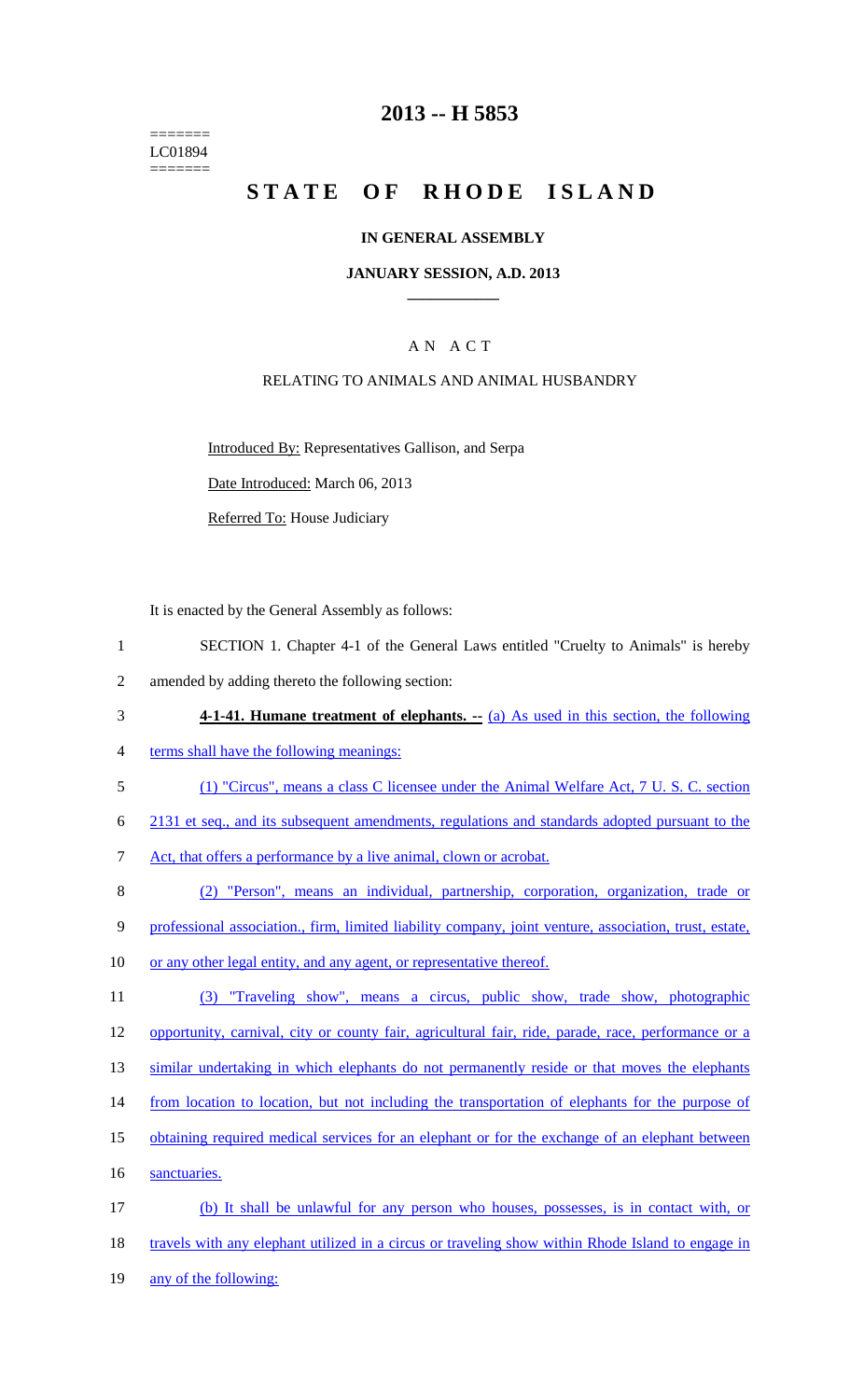| 1              | (1) Use of any implement on an elephant that may reasonably result in harm to the                  |
|----------------|----------------------------------------------------------------------------------------------------|
| $\overline{2}$ | elephant including, but not limited to, the damage, scarring or breakage of an elephant's skin.    |
| 3              | Any such implement or device that is used, purchased, contrived for or constructed for the         |
| 4              | purpose of poking, striking, hitting, stabbing, piercing, pinching or other physical contact of an |
| 5              | elephant shall be construed as an implement or device which may reasonably result in harm,         |
| 6              | damage, scarring or breakage of skin to an elephant. For purposes of this subsection such          |
| 7              | implement or device includes, but is not limited to, a bullhook, ank us or other similar device.   |
| 8              | (2) Possession of any implement or device that may reasonably result in harm, damage,              |
| 9              | scarring or breakage of skin to an elephant. Any such implement or device that is used,            |
| 10             | purchased, contrived for or constructed for the purpose of poking, striking, hitting, stabbing,    |
| 11             | piercing, pinching or other physical contact of an elephant shall be construed as an implement or  |
| 12             | device which may reasonably result in harm, damage, scarring or breakage of skin to an elephant.   |
| 13             | For purposes of this subsection, such implement or device includes, but is not limited to, a       |
| 14             | bullhook, ankus, or other similar device.                                                          |
| 15             | (3) Use of a chain or similar device to restrain an elephant, except if utilized for the           |
| 16             | shortest amount of time necessary to provide actual medical treatment.                             |
| 17             | (c) Whoever violates this section shall be fined not more than five thousand dollars               |
| 18             | (\$5000) per violation or imprisoned for not more than one year, or by both such fine and          |
| 19             | imprisonment.                                                                                      |
|                |                                                                                                    |

20 SECTION 2. This act shall take effect upon passage.

======= LC01894 =======